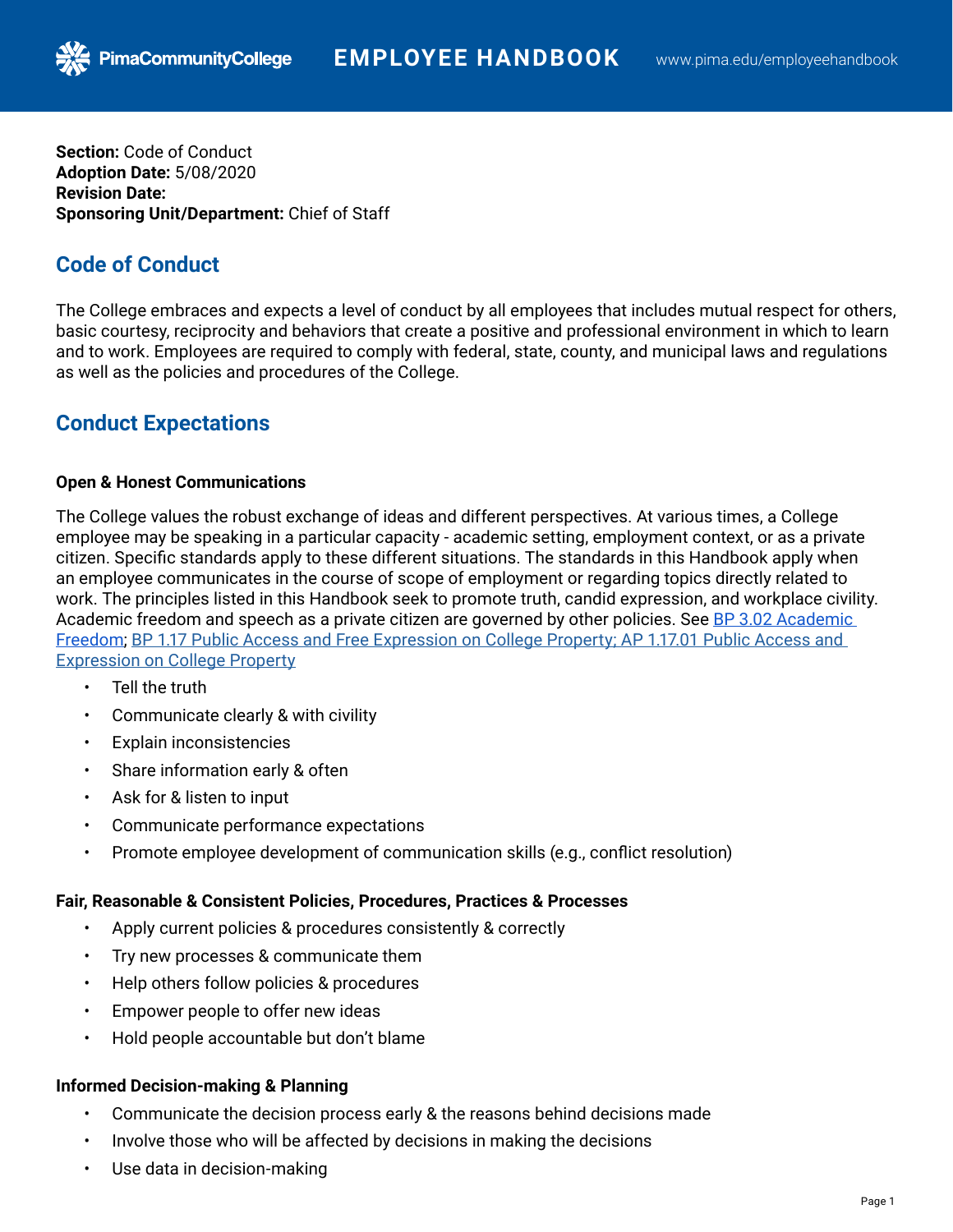- Make & review decision using student success as top criterion
- Take responsibility for decisions

## **Accountability**

- Take responsibility for own & employees' work; use formal evaluation process
- Admit errors & work to fix them
- Honor commitments
- Follow & promote the College's vision, mission, values & goals
- Promote & evaluate employee development & learning
- Consistently & impartially acknowledge employee achievement

## **Leadership & Management**

- Avoid favoritism & its appearance
- Lead by example
- Build & maintain trust within area of responsibility
- Plan strategically & act to improve resource levels
- Demonstrate awareness of good practices in work area
- Maintain qualified staff at efficient levels
- Respond to crises, adversity, and challenges as opportunities to improve

#### **Assumed Practices for Employees**

- 1. Report to work ready to work at the scheduled work hour and location
- 2. Perform assigned duties in a professional manner with quality and timeliness
- 3. Treat students, visitors and co-workers with fairness, courtesy and respect
- 4. In their capacities as employees of the College, maintain high standards of honesty, transparency, and integrity in their actions and communications in any form, including social media, to any member of the College, community, or the public.

#### **Prohibited Employee Conduct**

The following conduct is prohibited. These conduct examples are illustrative of behavior that is not permitted when the individual is acting as an employee, representing that they are acting as an employee, engaging in conduct that impacts the operations of the College, or engaging in conduct that a reasonable person would conclude impacts their ability to effectively perform their duties for the College. Any employee engaging in such conduct, attempting to engage in such conduct, or aiding another employee in such conduct is subject to corrective action and/or disciplinary procedures.

a. Reporting to work under the influence of alcohol and/or illegal drugs or narcotics; using, selling, dispensing or possessing alcohol and/or illegal drugs or narcotics on College premises, while conducting College business, or at any time which would interfere with the effective conduct of the employee's work for the College; using illegal drugs; or testing positive for illegal drugs.